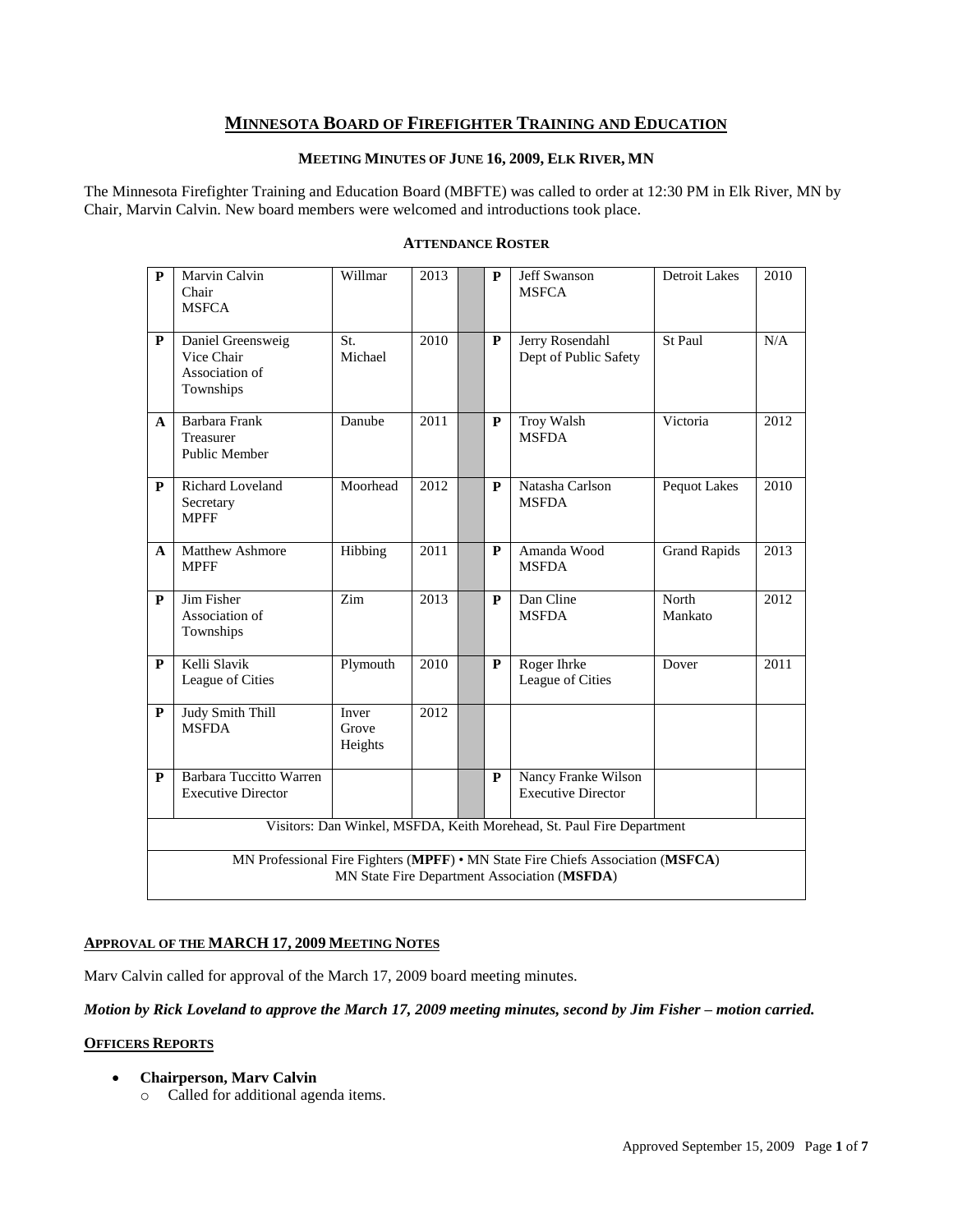- o 2010 Lease Renewal Form
- o Live Burn Focus Group

# **Vice Chair, Dan Greensweig**

- o The Operating Procedures changes will be discussed further down on the agenda.
- o Dan and Barbara Tuccitto Warren met with Bernie Johnson from the Attorney General"s Office to discuss the Operating Procedure changes and licensing. Bernie will look into the questions on licensing and follow-up with Barbara.

#### **Treasurer, Barbara Frank (Barbara Tuccitto Warren reported in Barbara Frank's absence)**

- o Reporting from the State"s financial report dated May 29, 2009 with expenses booked through April 30, 2009 Were \$173,495.46 based on a budget of \$245,000.
- o The Executive Director"s budget was set at \$214,600, projecting the year-end at \$200,000 or just under.
- o The Board"s budget is \$30,400, projecting the year-end to come under by \$7, 000.
- o There were additional expenses incurred due to the State"s requirements such as building the website through the Office of Enterprise Technology (OET), which to date \$7,560 has been expensed. There will be additional fees such as the service fees for website hosting at \$10.00 per month. The laptops that were purchased through the State have Microsoft Word 2002 without Access. Marv Calvin approved the purchase of Microsoft Word 2007 with Access for the purpose of database management and updates software.
- A Resolution is needed to move funds in the Board's budget from one account to another. Currently \$3,000 will need to be moved from rent to office expenses. All expenses were approved by Marv Calvin prior to purchasing.

#### *Resolution 2009 – 06.1*

#### *Approve to move \$3,000 from the rent category to office expenses. Motion by Jim Fischer, second by Jeff Swanson – motion carried*

### *Roll Call Vote:*

| Member         | Aye | Nay | Abstain | Absent |
|----------------|-----|-----|---------|--------|
| Ashmore        |     |     |         | X      |
| Calvin         | X   |     |         |        |
| Carlson        | X   |     |         |        |
| Cline          | X   |     |         |        |
| Fisher         | X   |     |         |        |
| Frank          |     |     |         | X      |
| Greensweig     | X   |     |         |        |
| <b>Ihrke</b>   | X   |     |         |        |
| Loveland       | X   |     |         |        |
| Rosendahl/Dahm | X   |     |         |        |
| Slavik         | X   |     |         |        |
| Smith Thill    | X   |     |         |        |
| Swanson        | X   |     |         |        |
| Walsh          | X   |     |         |        |
| Wood           | X   |     |         |        |

#### *Motion passed with a majority vote.*

Chair Calvin explained that the RFP stated the expected cost for the Executive Director's contract was \$287K. Tuccitto Warren Associate's bid came in at \$214,600.00 significantly below the RFP and the EDs will complete their first year well under budget. Chair Calvin explained how the RFP dollars were determined. He also explained that when the RFP was posted the first time, the Board received two bids but was unsuccessful in reaching an agreement so the RFP was reposted. The reposting generated a number of bidders and the Board unanimously approved to contract with Tuccitto Warren Associates.

#### *Motion by Rick Loveland to approve the financial reports, second by Jeff Swanson – motion carried.*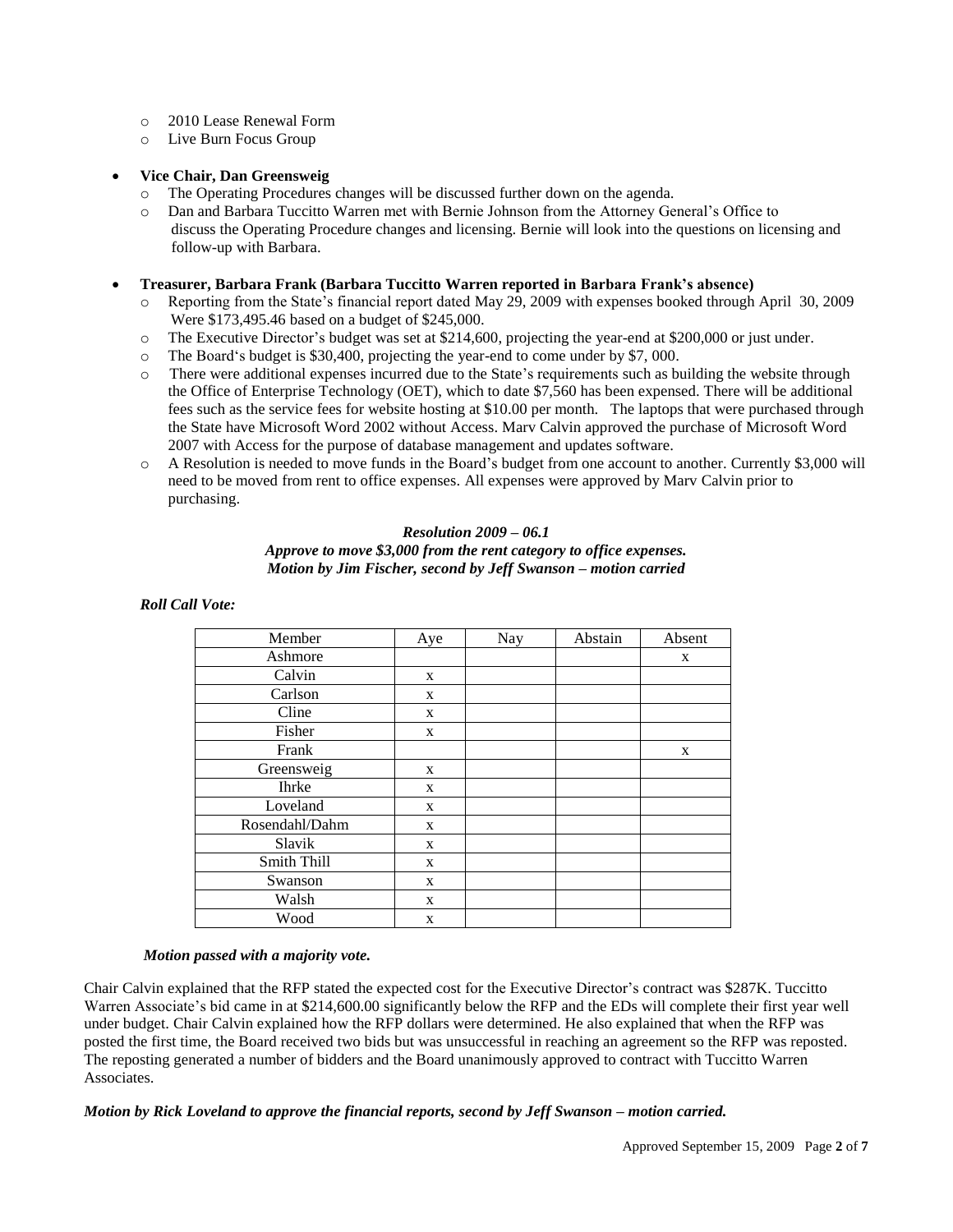**Secretary, Rick Loveland** – No report

#### **CORRESPONDENCE**

Nancy Franke Wilson read the email from Nyle Zikmund asking MBFTE encouraging fire service to write a letter of support to increase the funds for the FIRE ACT grant. No motion was made; therefore, the request will be filed as correspondence.

# **REPORTS**

- **Executive Directors** 
	- o Barbara Tuccitto Warren presented the Tuccitto Warren Associates, LLC 2009 Annual Work Report for the contracted services. The report was reviewed in detail by outlining the outcomes in the 13 categories that were contractually agreed upon. Barbara stated that Nancy and she are very pleased to present this report. We would especially like to thank those Board members who have been with us the past year and the support we have received. Marv Calvin said the Board has been very fortunate to have coverage 20 hour a day. He went on to say that the EDs have done a fabulous job and we appreciate the services they have provided in their first year.

# **Executive Committee**

o Marv Calvin directed people to review the Executive Committee meeting minutes in their board packet. He called for questions, there were no questions.

# **Legislative Committee**

- o Dan Greensweig gave the report beginning with the licensure law.
- o The legislation is not tremendously detailed which is what Dan and Barbara spoke to the Bernie Johnson about in meeting with him last week.
- o The EDs will be meeting with other licensing Boards to see how their boards administer licensing. This is significant because it is a requirement for full time firefighters and their livelihood depends upon us implementing a well planned program.
- o Dan suggested that the Board may want to create a working group, which could be modeled after the training committee comprised of Board members who have an interest and experience.
- o There is a list of items to follow-up on from the meeting with the AG. The EDs will be working on this along developing as detailed timeline and action plan. The first month will be focused on meeting with other licensing boards and their respective EDs.

# **Training Committee**

- o Rick Loveland reported on the meeting in Brainerd.
- o One priority area is to place more checks and balances on instructor qualifications.
- o Rick read the instructor qualifications from the RFR. The committee is going to review the list of instructors and in accordance with the Data Practices will determine what information can be listed on the MBFTE website. Future plans include the process of reviewing, auditing, and spot checking instructors, curriculum and class training.
- o Also discussed at the Training Committee meeting was the Live Burn RFP focus group outcomes. Barbara will cover that later on agenda.
- o The list of approved classes determined by the training committee last year was discussed. Classes are listed in the Training Committee meeting minutes. Rick reviewed the list of classes the training committee had approved for the 2009-20010 RFR. He stated the training committee had approved other classes in the past and they would be documented by class and its approval date.
- o Eligible classes and the NFPA standards will be posted on the MBFTE website.
- o The committee will be meeting in Brainerd the third Wednesday of odd months. Rick named the committee: Jeff Swanson, Matt Ashmore, Jim Fisher and himself, Rick Loveland. New Board members should contact Rick or Nancy if they have an interest in more information regarding the committee.

# *Motion by Judy Smith Thill to approve the Class list approved by MBFTE, second Dan Cline – motion carried.*

**Operating Procedures Committee**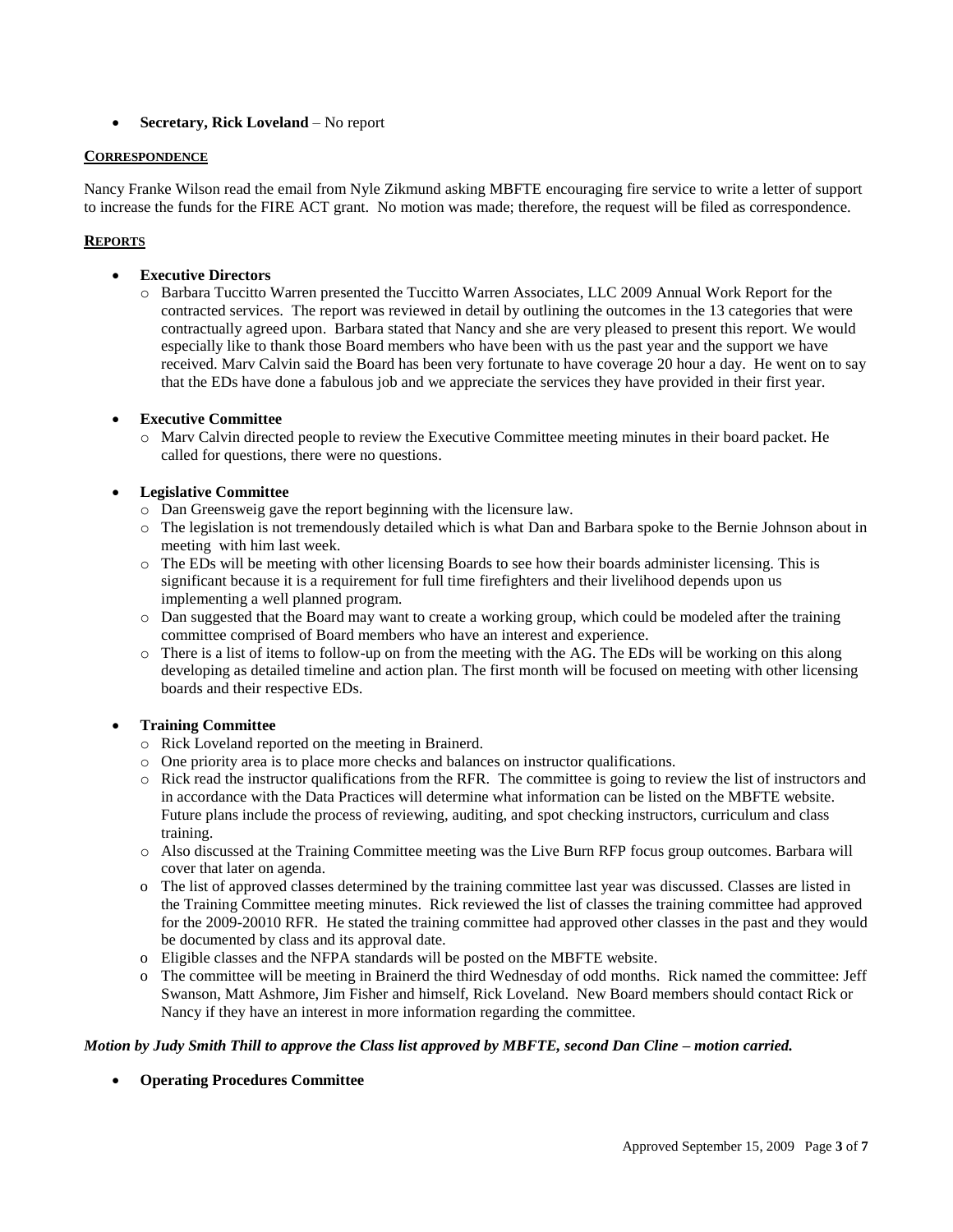- o Dan Greensweig reported that Judy Smith Thill and Barbara Tuccitto Warren served as the working group. He reviewed the proposed changes.
- o Dan Cline asked if this is Standard Operating Procedures (SOP) or Standard Operating Guidelines (SOG)? Dan Greensweig responded that SOP.
- o Bob Dahm recommended inviting the AG to the next Board meeting to make a presentation on Conflict of Interest. Dan Greensweig said that the AG would be coming to talk about licensing issues and could address Conflict of Interest at that meeting.
- o Bob Dahm also brought up an issue with wording under Executive Committee "assisting Board members" in the first sentence, second paragraph under Committee and Work Groups. Dan Greensweig asked if that entire part of the sentence be deleted.
- o Marv Calvin thanked the committee for their efforts.

# *Resolution 2009 – 06.2 Approval to accept the Operating Procedures as presented with noted changes. Motion by Rick Loveland, second by Jim Fisher-motioned carried.*

# *Roll Call Vote:*

| Member         | Aye | Nay | Abstain | Absent |
|----------------|-----|-----|---------|--------|
| Ashmore        |     |     |         | X      |
| Calvin         | X   |     |         |        |
| Carlson        | X   |     |         |        |
| Cline          | X   |     |         |        |
| Fisher         | X   |     |         |        |
| Frank          |     |     |         | X      |
| Greensweig     | X   |     |         |        |
| Ihrke          | X   |     |         |        |
| Loveland       | X   |     |         |        |
| Rosendahl/Dahm | X   |     |         |        |
| Slavik         | X   |     |         |        |
| Smith Thill    | X   |     |         |        |
| Swanson        | X   |     |         |        |
| Walsh          | X   |     |         |        |
| Wood           | X   |     |         |        |

#### *Motion passed with a majority vote.*

The Department of Real Estate Services has begun the renewal process for the 2010 office lease. The lease renewal dates are February 1, 2010 to January 30, 2011. The monthly rent rate of \$450 remains the same. Chair Calvin has the authority to sign the renewal agreement.

> *Resolution 2009 – 06.3 Approval to enter into a second year lease agreement with the city of Elk River beginning February 1, 2010 through January 30, 2011. Motion by Jim Fisher, second by Rick Loveland – motion carried.*

#### *Roll call vote:*

| Member  | Aye | Nav | Abstain | Absent |
|---------|-----|-----|---------|--------|
| Ashmore |     |     |         |        |
| Calvin  |     |     |         |        |
| Carlson |     |     |         |        |
| Cline   |     |     |         |        |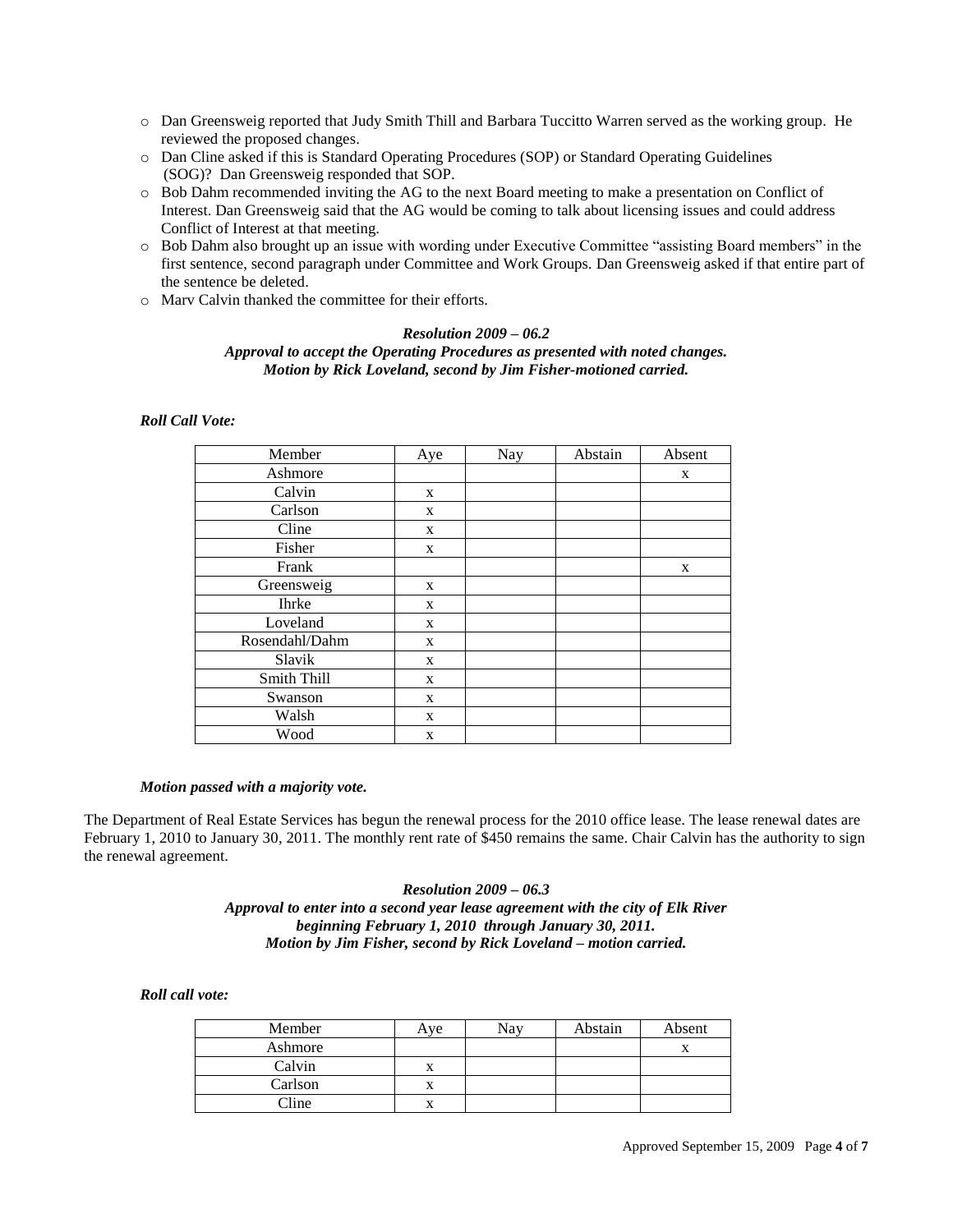| Fisher         | X |  |   |
|----------------|---|--|---|
| Frank          |   |  | X |
| Greensweig     | X |  |   |
| <b>Ihrke</b>   | X |  |   |
| Loveland       | X |  |   |
| Rosendahl/Dahm | X |  |   |
| Slavik         | X |  |   |
| Smith Thill    | X |  |   |
| Swanson        | X |  |   |
| Walsh          | X |  |   |
| Wood           | X |  |   |

#### *Motion passed with a majority vote.*

#### **UNFINISHED BUSINESS**

# **2009 Reimbursement Plan**

 $\circ$  Reimbursements forms are arriving for processing at a steady pace. There are approximately 75 fire departments remaining to submit their forms. The deadline is July  $10<sup>th</sup>$  allowing adequate process time and to deal with last minute challenges.

### **Office Space/Website**

o The office is fully setup and the website will be ready to go by June 30, 2009

# **"I'll Walk Through Fire" Campaign**

o The EDs will begin grant writing for private funds. There are a few volunteers who have expressed interest. The two key components needing to be resolved before the campaign can begin are the background checks

#### o **2010 ED Contract**

- o Chair Calvin explained the current status of the ED"s 2010 contract.
- o Questions were asked about the compliance examiner position and how they would be selected and how many would be hired. Chair Calvin explained that Tuccitto Warren Associates, LLC would sub-contract with those people/persons. The EDs would select candidates whose credentials would be presented to the training committee, the Executive Committee and then the entire Board.
- o There was discussion about the administrative costs being too high. Dan Cline stated that it was 22%.
- o Dan Winkel stated that the Board will have a line item for administrative costs in the licensing budget.
- o Marv Calvin stated the Board would like to see any additional revenues go to reimbursing firefighters.
- o Judy Smith Thill brought up the MSFDA Board meeting and what was said there. She asked Dan Winkel if he would like to speak.
- o Rick Loveland asked to speak and gave his opinion that they had originally thought when contracting the EDs that one person would be hired, but the Board contracted a company that provides us with a person and a half for what we expected to spend for one person.
- o Dan Winkel said that the Commissioner will meet with the MSFDA, MSFCA and the MPFFA once he gets back from vacation. He asked the Board to let them handle the matter and assured the Board that it can be worked through.
- o Chair Calvin stated that the Board went through an entire justification process with DPS that was very transparent, and the justification process was completed twice. The Board evaluated hiring a state employee and as part of the process which required the completion of a State form and a study.
- o Judy Smith Thill talked about her experience with the Board and how it made its decision to hire a contractor in order to get a "Cadillac" Executive Director. The fire service is used to paying Hyundai prices, using the car analogy. Judy Smith Thill did bring back this concern to the MSFDA and MSFCA.
- o Kelli Slavik stated the there is the issue of the Board"s goals.
- o Marv Calvin said that the Board can decide what they want to do; what direction to go in and what to spend money on.
- o Barbara Tuccitto Warren passed out the revised budget and reviewed it with the Board. After the discussion a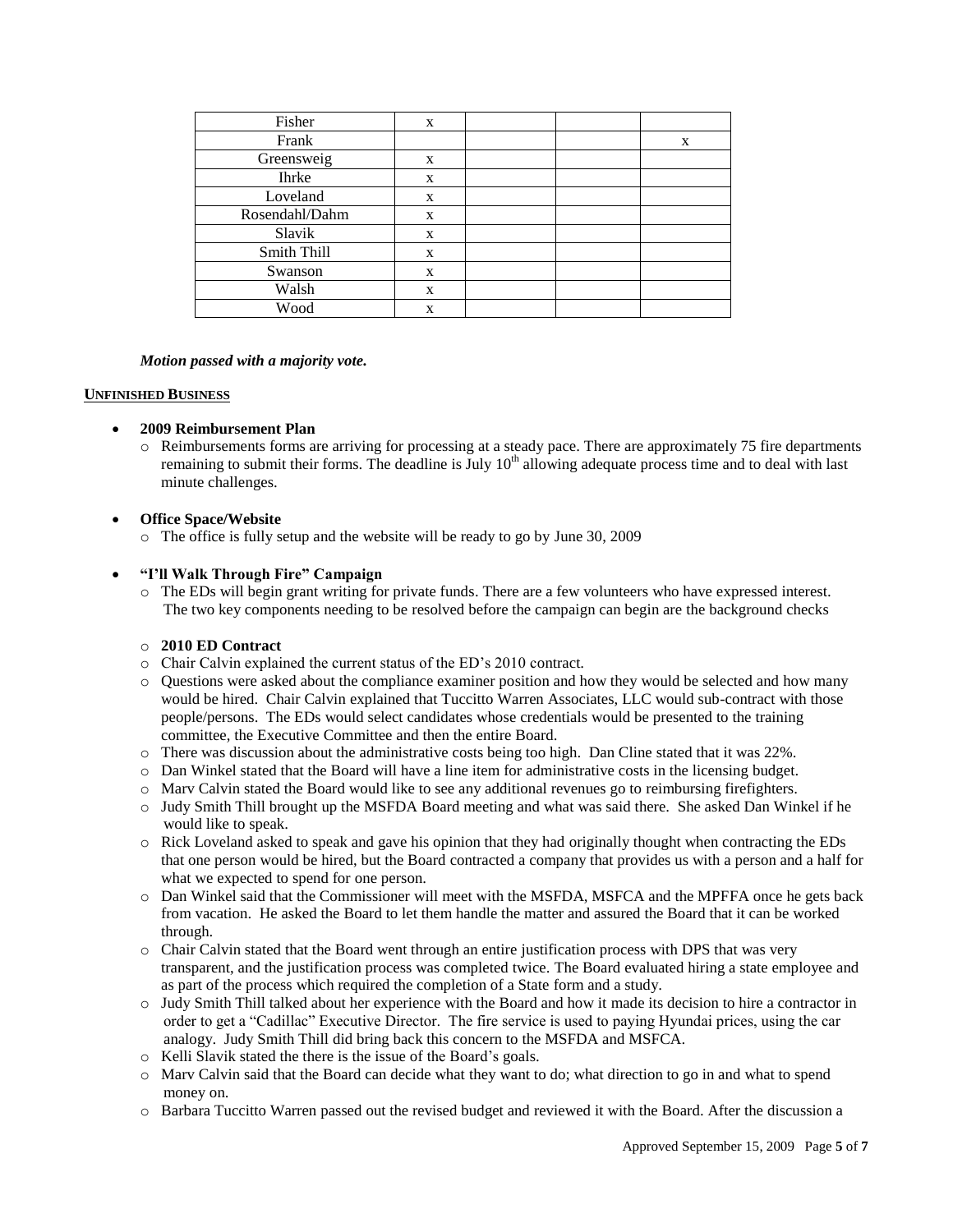motion was made to remain with the budget approved by the Fire Service Safety Advisory Committee on June 3, 2009.

- o Dan Greensweig supported the first budget for the reasons that licensing is a larger job that we think it is.
- o Rick Loveland said that this money is to augment firefighter training and not be the entire budget.
- o Judy Smith Thill said that she supports it because the contractors came in under budget.

### *Resolution 2009 – 06.4 To approve the 2010 Operating Budget as presented to the Fire Service Safety Advisory Committee on June 3, 2009. Motion by Jeff Swanson, second by Jim Fischer – motion carried*

### *Roll Call Vote:*

| Member         | Aye | Nay | Abstain | Absent |
|----------------|-----|-----|---------|--------|
| Ashmore        |     |     |         | X      |
| Calvin         |     |     | X       |        |
| Carlson        | X   |     |         |        |
| Cline          |     | X   |         |        |
| Fisher         | X   |     |         |        |
| Frank          |     |     |         | X      |
| Greensweig     | X   |     |         |        |
| <b>Ihrke</b>   | X   |     |         |        |
| Loveland       | X   |     |         |        |
| Rosendahl/Dahm |     |     | X       |        |
| Slavik         | X   |     |         |        |
| Smith Thill    | X   |     |         |        |
| Swanson        | X   |     |         |        |
| Walsh          | X   |     |         |        |
| Wood           | X   |     |         |        |

#### *Motion passed by majority vote.*

#### **NEW BUSINESS**

- **FSCA Meeting**
	- o Marv Calvin reported that he, Dan Greensweig and the ED"s attended the Fire Service Advisory Committee (FSAC) meeting on June  $3<sup>rd</sup>$  to seek funding for the 2010 MBFTE. The budget presented to FSAC was as follows:

| Board's budget | $\frac{1}{2}$ 33.320 |                                                                   |
|----------------|----------------------|-------------------------------------------------------------------|
| ED's budget    | \$ 291,680           | (includes salary of \$55,000 for a Compliance Examiner)           |
| Live Burn      | \$75,000             |                                                                   |
| Reimbursements | \$1,055,000          | (the Governor's budget recommended an appropriation of \$125,000) |
| Total          | \$1,421,680          | outside of the FSA, which is not included in the \$1,055,000)     |

- o There was a short discussion around the Compliance Examiner.
- o FSAC approved the MBFTE to manage the reimbursements of Taskforce One, which has been newly established to deal with catastrophes around the state such as the I 35W bridge.
- o Taskforce One budget of \$45,000 plus the MBTE \$1,421,680 total budget approved by FSA is \$1,466,680.
- o The ED"s were asked to meet with Ulie Seal and obtain information on the Taskforce One, classes etc.

### *Motion by Rick Loveland to approve the MBFTE to manage the reimbursements for Taskforce One, seconded by Jim Fisher – motion carried*.